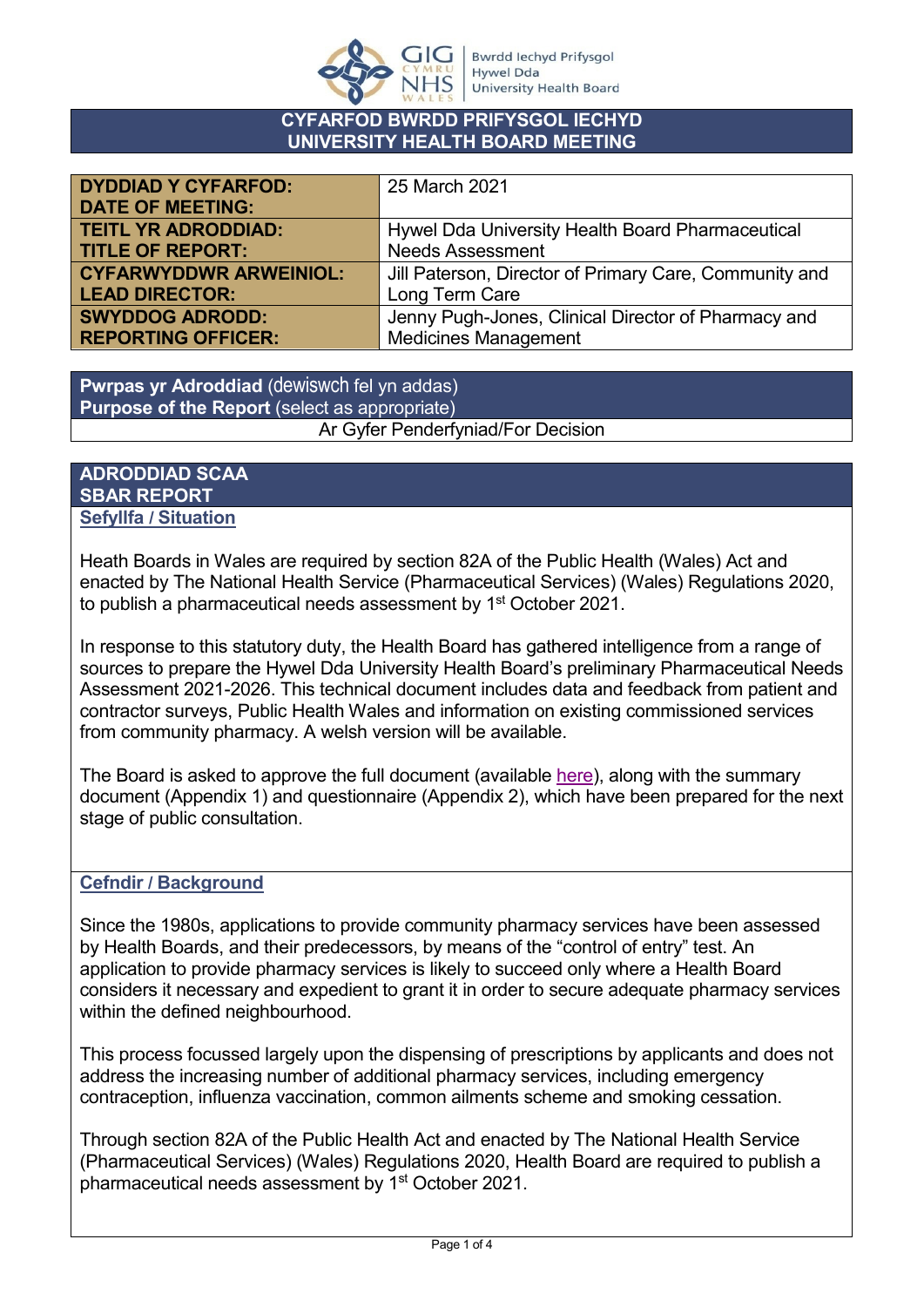### **Asesiad / Assessment**

## **Rationale**

The under-pinning rationale for introducing a Pharmaceutical Needs Assessment (PNA) is to ensure the full range of community pharmacy services are taken into account and aligned with general primary care services and that decisions on the level and extent of community pharmacy services are grounded in addressing the identified health care needs of the local population. The most significant change introduced under the Act relates to the way in which Health Boards make decisions on applications to the Health Board Pharmaceutical List (currently known as Control of Entry). Under the existing 2013 regulations, the location of a pharmacy is dependent upon the contractor deciding to make an application. When Health Boards determine these applications they are limited to considering need in terms of dispensing services only. No account may be taken of the wider health care needs such as extended opening hours, influenza vaccinations or common ailment services, to reduce pressure on GP services and improve patient access to care.

# **Effect/Impact**

The new PNA regulations will change fundamentally how Control of Entry decisions are made, by shifting from a system that is driven by the contractors and focused heavily on dispensing, to a system led by the NHS that responds to the wider pharmaceutical needs of local communities. The requirements for a PNA will be aligned with other health needs assessment requirements, to support a holistic and comprehensive approach to needs assessment. This approach will allow the Health Board to align Community Pharmacy services with its strategic intent of moving services closer to home and supporting our population in their local communities.

A PNA will cover the full range of essential, advanced and enhanced services under the Community Pharmacy Contract Framework. This will enable Health Boards to consider the level and extent of pharmaceutical services required to meet the needs of their population and to do that in the context of their plans and priorities for primary care services and the wider strategic direction of the Health Board.

## **Dispensing Doctors**

The 2013 regulations governing Control of Entry to the pharmaceutical list will be abolished. However, the current arrangements for dispensing doctors as reflected in those regulations will remain the same and will be included in the new PNA regulations.

## **Timeframe**

The new regulations came into force in April 2020. There is a statutory requirement upon Health Boards to have published a first PNA by 1<sup>st</sup> October 2021.

Each PNA must be subject to a minimum of 60 days consultation prior to publication. Hywel Dda University Health Board's **draft** PNA is now complete and should be available for consultation in **April 2021** in order to allow sufficient opportunity to reflect upon consultation responses prior to publication of the final PNA by **October 1st 2021**.

From October 2021, all applications to the Pharmaceutical List must demonstrate how they will meet any identified need set out in the PNA. Consideration of applications will be in the context of the published PNA.

The Pharmaceutical Needs Assessment will be in effect for a period of 5 years from 1<sup>st</sup> October 2021, at which time it will be republished, following a period of review, unless there are sufficient changes to local need in the interim.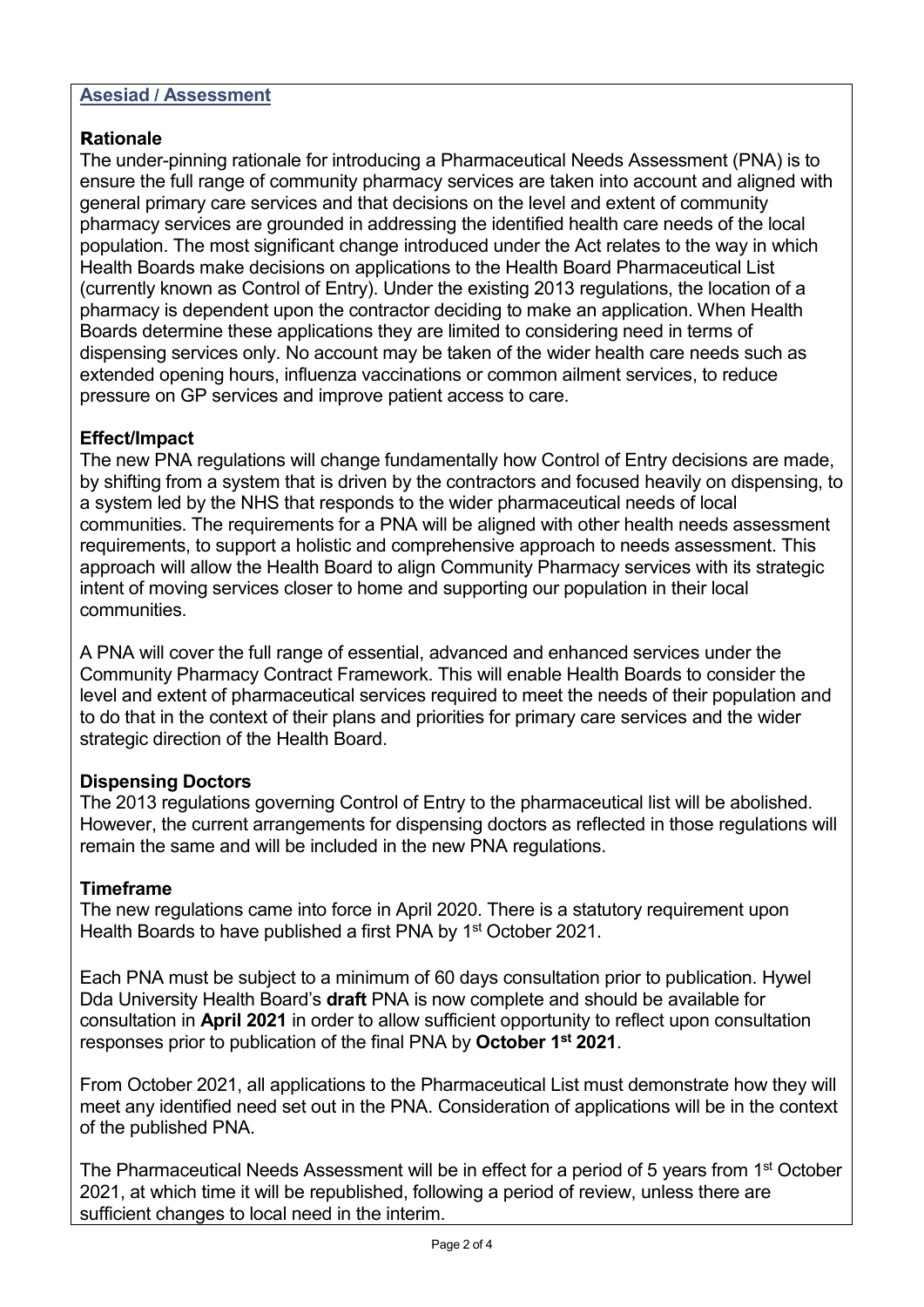### **Next Steps**

- On approval of the PNA, the summary document and questionnaire, the Health Board will progress to the formal Public Consultation stage.
- An easy read document will be developed to increase public engagement.
- The Public Consultation will begin on Monday 19<sup>th</sup> April 2021, unless otherwise advised.
- The Public Consultation stage will run for 6 weeks, in line with national standards
- The responses will be collated and reviewed with a final document submitted to the Board in either July or September 2021.

### **Argymhelliad / Recommendation**

The Board is asked to:

- **NOTE** the change in legislation and future implications for pharmaceutical services;
- **APPROVE** the draft Pharmaceutical Needs Assessment and associated documents to allow public consultation.

| Amcanion: (rhaid cwblhau)                  |                                                         |  |
|--------------------------------------------|---------------------------------------------------------|--|
| <b>Objectives: (must be completed)</b>     |                                                         |  |
| Cyfeirnod Cofrestr Risg Datix a Sgôr       | 1047 (After mitigation score 4)                         |  |
| Cyfredol:                                  |                                                         |  |
| Datix Risk Register Reference and          |                                                         |  |
| Score:                                     |                                                         |  |
| Safon(au) Gofal ac lechyd:                 | 1. Staying Healthy                                      |  |
| Health and Care Standard(s):               | 1.1 Health Promotion, Protection and Improvement        |  |
| <b>Hyperlink to NHS Wales Health &amp;</b> |                                                         |  |
| <b>Care Standards</b>                      |                                                         |  |
|                                            |                                                         |  |
| <b>Amcanion Strategol y BIP:</b>           | 2. Living and working well                              |  |
| <b>UHB Strategic Objectives:</b>           |                                                         |  |
| <b>Hyperlink to HDdUHB Strategic</b>       |                                                         |  |
| <b>Objectives</b>                          |                                                         |  |
| <b>Amcanion Llesiant BIP:</b>              | 4. Improve Population Health through prevention and     |  |
| <b>UHB Well-being Objectives:</b>          | early intervention, supporting people to live happy and |  |
| <b>Hyperlink to HDdUHB Well-being</b>      | healthy lives                                           |  |
| <b>Objectives Annual Report 2018-2019</b>  |                                                         |  |
|                                            |                                                         |  |
|                                            |                                                         |  |
|                                            |                                                         |  |

| 82A of the Public Health (Wales) Act and enacted by<br>The National Health Service (Pharmaceutical<br>Services)(Wales) Regulations 2020<br>Letter from Director General Health and Social<br>Services WG (30 <sup>th</sup> April 2018, 23 <sup>rd</sup> May 2019) |
|-------------------------------------------------------------------------------------------------------------------------------------------------------------------------------------------------------------------------------------------------------------------|
|                                                                                                                                                                                                                                                                   |